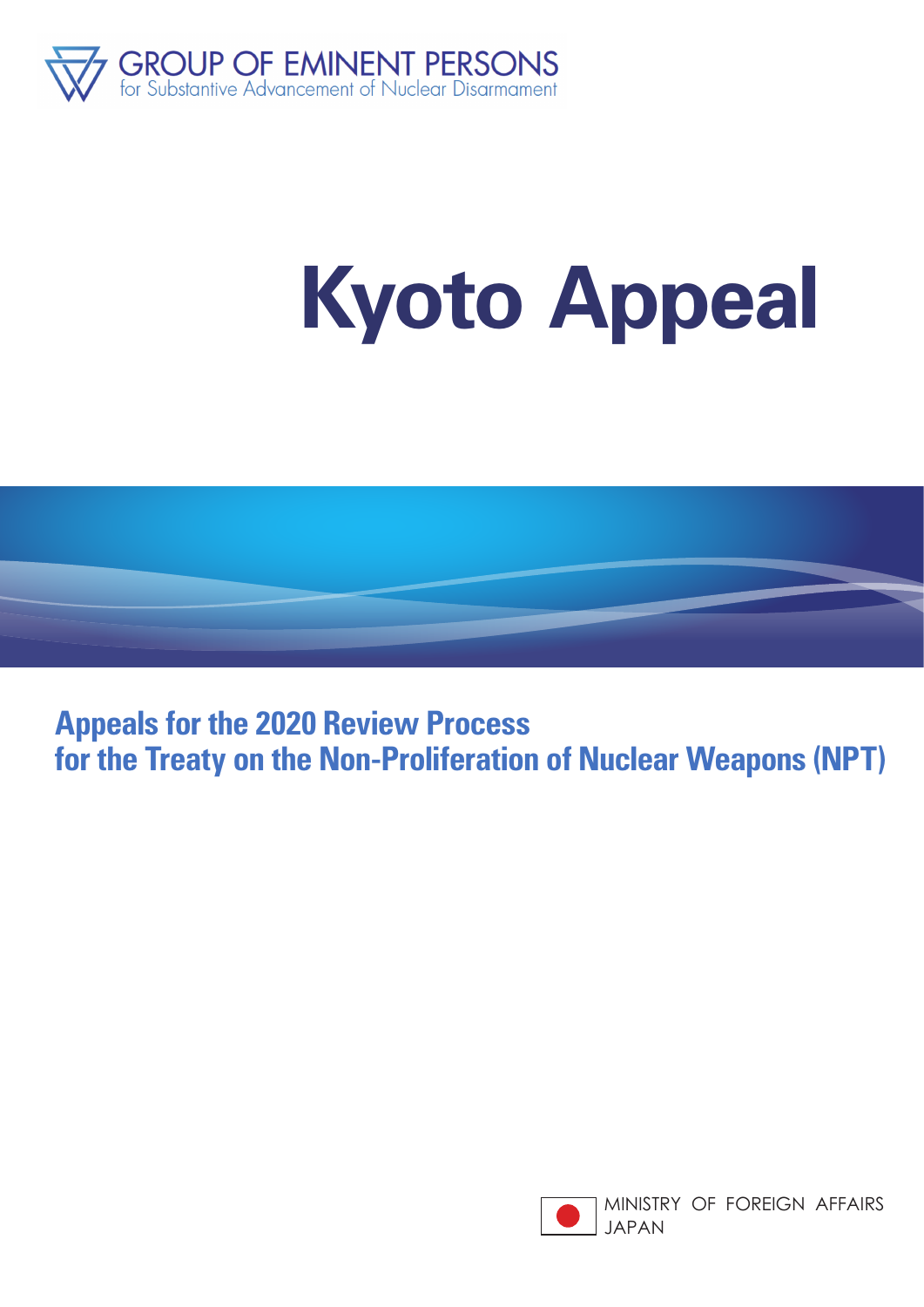The Group of Eminent Persons for Substantive Advancement of Nuclear Disarmament (EPG), which was established in 2017 under the initiative of then Foreign Minister Fumio Kishida, convened the fourth meeting in Kyoto on March 22-23, 2019. The prime reason for establishing the EPG, among other issues, is the deterioration of international security and nuclear policy environments as well as the widening of serious schisms on approaches towards realizing a world free of nuclear weapons not only between nuclear-weapon States (NWS) and non-nuclear-weapon States (NNWS), but also among the NNWS.

The mandate of the EPG is to submit to the Foreign Minister of Japan policy recommendations on concrete measures to be taken for the substantive advancement of nuclear disarmament. Members of the EPG participated in the discussions in their personal capacities, and do not represent any specific organizations or countries.

In Phase I, the members of the EPG met twice in Hiroshima and Tokyo and made recommendations in March 2018, which focus on urgent and immediate activities to build bridges among states with divergent views. At the Second Session of the Preparatory Committee for the 2020 NPT Review Conference in April 2018, Foreign Minister Taro Kono suggested that the recommendations would be a meaningful reference for the international community.

In Phase II, the EPG has continued to discuss necessary measures to be taken by the international community for advancing nuclear disarmament under the current circumstances at the two meetings held in Nagasaki and Kyoto, and produced the "Kyoto Appeal," which is expected to be provided by the Japanese government to the Third Session of the Preparatory Committee for the 2020 NPT Review Conference in April-May 2019. The "Kyoto Appeal" contains descriptions inconsistent with the position of the Government of Japan.

## **Member list**

| Takashi Shiraishi (Chair) | Chancellor, Prefectural University of Kumamoto                                                                     |
|---------------------------|--------------------------------------------------------------------------------------------------------------------|
| Setsuko Aoki              | Professor of Law, Keio University Law School                                                                       |
| Nobumasa Akiyama          | Dean, School of International and Public Policy, Hitotsubashi University                                           |
| Masahiko Asada            | Professor and Vice Dean, Kyoto University                                                                          |
| Linton F. Brooks          | Former Administrator, National Nuclear Security Administration                                                     |
| Tim Caughley              | Non-Resident Senior Fellow, UNIDIR                                                                                 |
| Trevor Findlay            | Senior Research Fellow, Department of Social and Political Sciences,<br>Faculty of Arts, University of Melbourne   |
| Angela Kane               | Former UN High Representative on Disarmament Affairs                                                               |
| Mahmood Karem             | Former Ambassador of Egypt to Japan / Former Member of UNSG's<br>Advisory Board on Disarmament Matters             |
| Anton Khlopkov            | Director of Center for Energy and Security Studies (CENESS)                                                        |
| Yasuyoshi Komizo          | Chairperson, Hiroshima Peace Culture Foundation / Secretary General,<br>Mayors for Peace                           |
| George Perkovich          | Ken Olivier and Angela Nomellini Chair / Vice President for Studies,<br>Carnegie Endowment for International Peace |
| Tariq Rauf                | Former Head of Verification and Security Policy Coordination Office, IAEA                                          |
| Shen Dingli               | Professor, Institute of International Studies, Fudan University                                                    |
| <b>Bruno Tertrais</b>     | Deputy Director, Foundation for Strategic Research                                                                 |
| Masao Tomonaga            | Honorary Director, Japan Red Cross Nagasaki Atomic Bomb Hospital                                                   |
| Noboru Yamaguchi          | Vice President, International University of Japan / Advisor, The Sasakawa<br>Peace Foundation                      |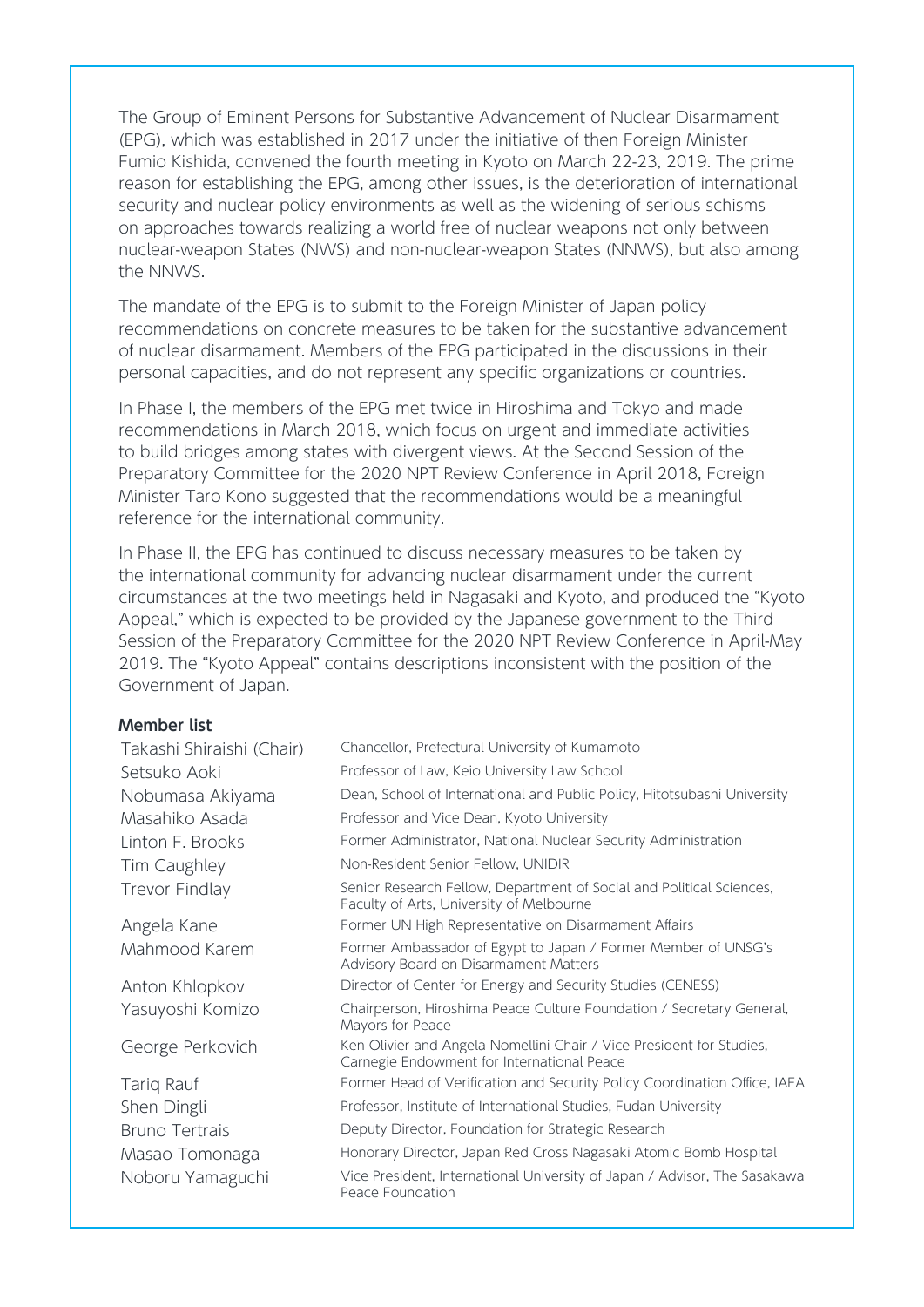## THE KYOTO APPEAL BY THE EPG

The year 2020 marks the 50th anniversary of the entry-into-force of the Treaty on the Non-Proliferation of Nuclear Weapons (NPT), and the 25th anniversary of its indefinite extension, which was based on a package of three decisions and the resolution on the Middle East. The NPT is the cornerstone of the global regime for nuclear non-proliferation, nuclear disarmament and international cooperation in the peaceful uses of nuclear energy, and is a fundamental part of the architecture for collective global peace and security, along with norms of the renunciation of aggression, peaceful settlement of disputes, and an effective UN Security Council.

Looking toward the 2020 Review Conference of the NPT, the Group of Eminent Persons for Substantive Advancement of Nuclear Disarmament (EPG), meeting in Nagasaki and Kyoto, is deeply concerned about the steadily deteriorating situation for nuclear disarmament, which is endangering international peace and stability.

The EPG therefore urges the international community to reaffirm that:

1. The fundamental commitment remains of the unequivocal undertaking by the nuclearweapon States to accomplish the total elimination of their nuclear arsenals leading to nuclear disarmament, to which all States parties are committed under NPT Article VI, and which constitutes one of the pillars of the NPT regime, as elaborated by consensus in 1995, 2000, and 2010 in the respective NPT conference final documents.

The EPG emphasizes that:

- 2. A solid foundation for a more stable, safer and prosperous world requires:
	- a) Sustaining and preserving bilateral and multilateral nuclear arms control treaties and agreements, including monitoring and verification modalities;
	- b) Fulfilling all obligations and commitments under nuclear arms control and disarmament treaties and agreements, and utilizing existing mechanisms to resolve concerns about non-compliance and potentially destabilizing nuclear arms modernization;
	- c) Rebuilding civility and respect in discourse and restoring practices of cooperation on nuclear arms control and threat reduction; and
	- d) Respecting the contribution of civil society in nurturing mutual understanding and cooperation among conflicting parties, as well as in cultivating innovative ideas to help States to implement nuclear disarmament measures.

The EPG recommends that during the 2020 NPT Review Process:

3. Nuclear-weapon States further explain and share information regarding their nuclear doctrines, deterrence policies, risk reduction measures, and security assurances, among themselves through the so-called "P-5 process," and in parallel with non-nuclear-weapon States at the 2020 Review Conference.

The EPG further recommends that:

4. All States, including non-NPT States, contribute to, and develop as needed, forums